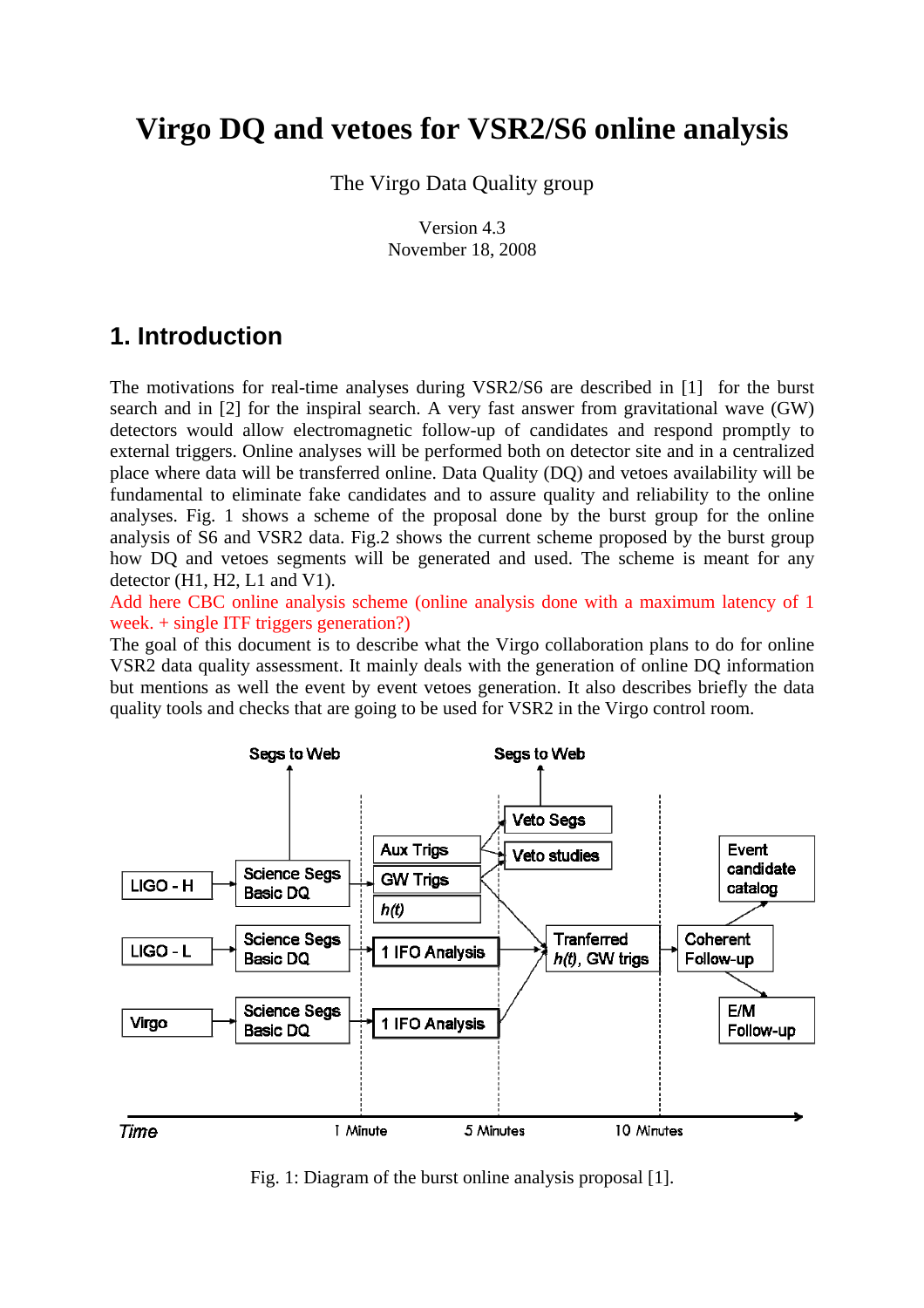

Fig. 2: Scheme of current online DQ/Vetoes for S6/VSR2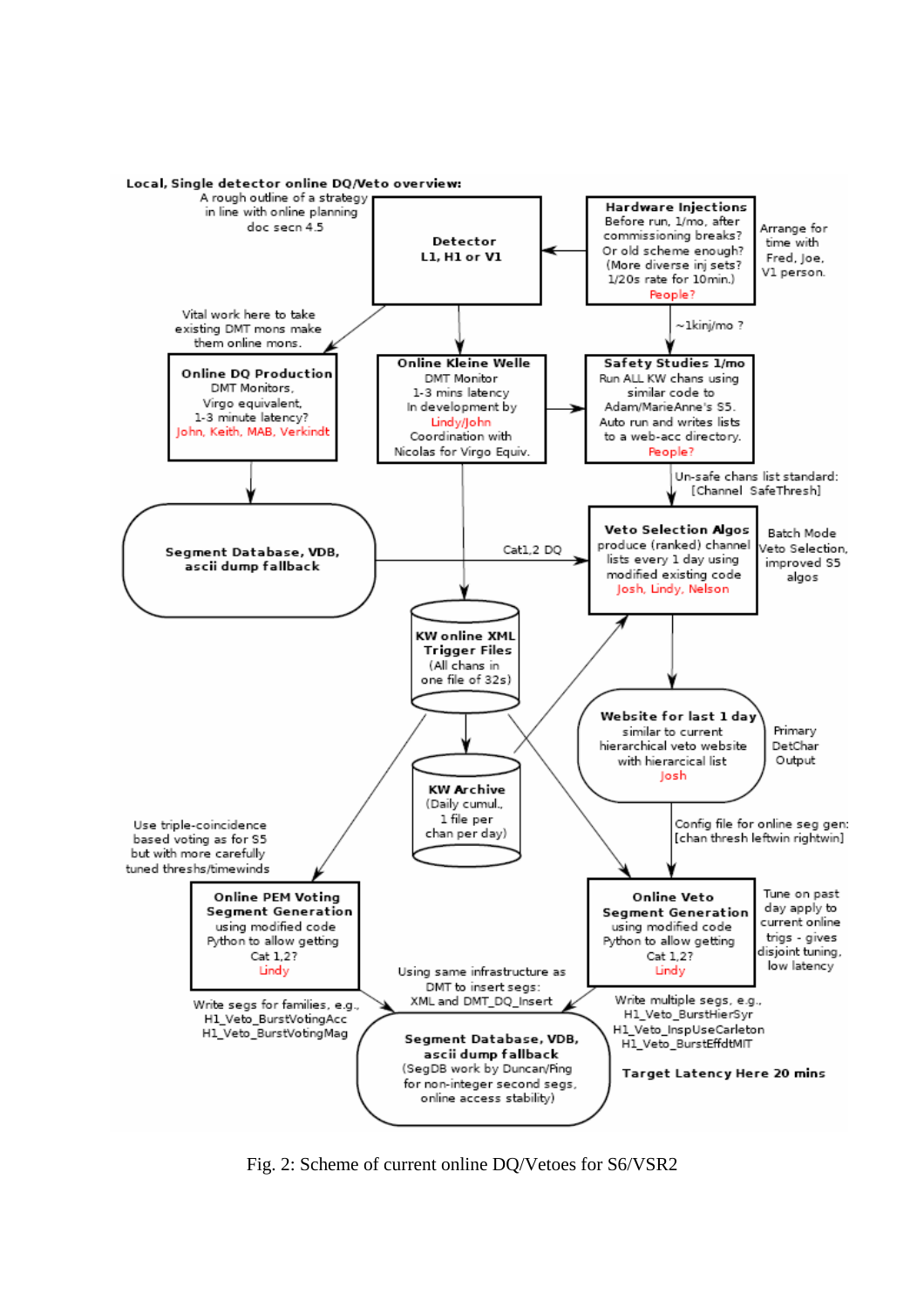## **2. Requirements**

For any analysis, single instrument based or coherent analysis, trigger generation requires ITF\_SCIENCEMODE segments. One could also use the ITF\_LOCK segments (which corresponds to the achievement of the final step of the locking procedure). Besides, some search pipelines are going to be fully integrated in the Virgo data acquisition system (DAQ). They will thus receive data online from the h(t) reconstruction. They will also receive some data quality information (cat I & II) that can be defined at that level (see Fig. 3 and section 6.1) for more details).

### *2.1 Latency requirements*

Basic segments like ITF\_SCIENCEMODE and ITF\_LOCK segments must be generated automatically with almost no latency (well below one minute). The other DQ segments can be generated with greater latency, from few minutes up to a few hours, depending on the category and the type of searches (burst or inspiral) [1]. One expects, for instance that cat I DQ flags are generated within a minute.

## *2.2 Reliability requirements*

In addition to these latency requirements, the DQ segments must be produced in a reliable way (no missing information). This requires a reprocessing scheme that allows to complete and validate DQ segments in case of missing data or DQ monitors crash (see section 6.4).

#### *2.3 Storage and access*

The DQ segments must be stored in a database (VDB). Some ASCII files might be as well generated but VDB will be the official DQ segments repository.

## *2.4 Veto list production*

The DQ flags cannot cover all sources of glitches that affect the analyses. Some vetoes based on transient noise triggers must be developed as for VSR1, but with a rather low latency. We hence need to be able to process all the Virgo ancillary channels online. A fast glitch finder algorithm is required (KW). Veto algorithms to determine which channels are relevant to define veto list will have to be run just after the triggers production. Common strategy with LSC will be applied in order to have the same definition of vetoes. Finally, the safety of any retained channel must be assessed.

## *2.5 Computing and storage requirements on site*

#### **Computing:**

- One machine "a la olserver14" to feed online the VDB with basic segments
- At least one machine "a la olserver14" to compute online all the category I and category II DQ flags. This machine is already the additional one requested for online noise monitoring.
- $(20+N)$  machines to run in-time the algorithms for online vetoes production (20 for KW) and N for the other algorithms).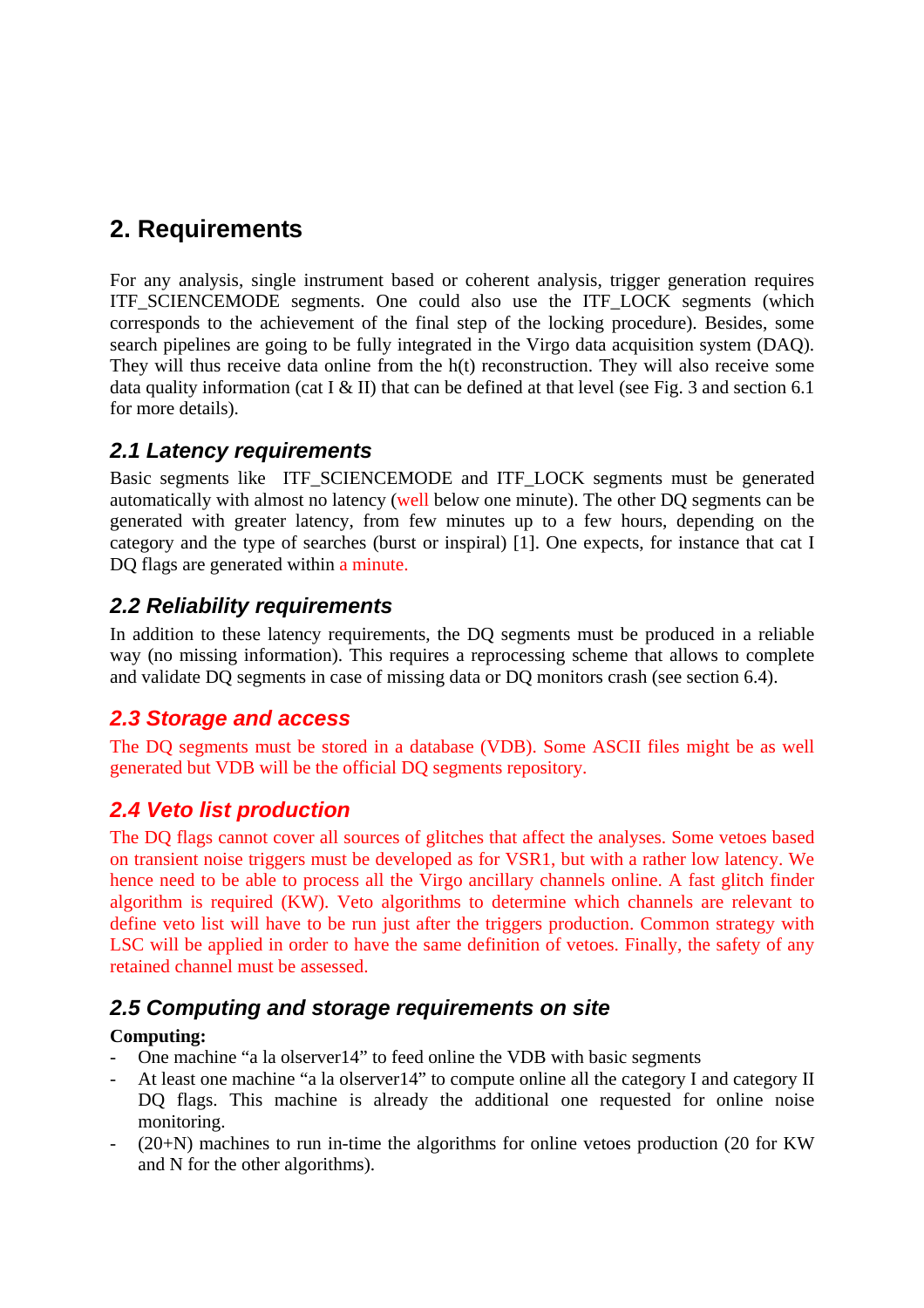#### **Storage:**

- A minimum of 10 GB in the web area to display online DQ results and to archive them.
- KW triggers storage: 2.5 GB / month
- Q triggers storage:
- Other triggers (WDF, outlierMoni, VirgoHACR…) storage: a buffer of 1TB is already requested for online noise monitoring. In addition, some algorithms like VirgoHACR and WDF may use a mySQL database whose requirements are TBD.

## *2.6 Deliverables*

- "Basic" segments (ITF SCIENCEMODE, ITF LOCK, and INJECTIONS) online generation
- Automatic generation of "standard" DQ that are known to be useful and well defined (see list in section 3).
- Although the goal of this document is to describe the online DQ and vetoes generation, one should remind that it does not prevent to define offline DQ flags that require a deeper understanding of the data. Such DQ flags are then used to build the DQ lists that will be used by offline analyses. These developments may be also the first step of an online implementation.
- For the veto list production, the channels and thresholds will be defined before the run. This concerns vetoes based on KW triggers and any other vetoes that will be developed

# *3 List of online DQ flags*

During VSR1, DQ flags have been identified that are known to be useful for the analyses. Some of them (category I and II listed below) are planned to be produced online in VSR2. The responsible column indicates who is responsible to do the online implementation and to perform all the checks before and during the run. This list is not finalized and should be completed by new DQ ideas, especially after the first weeks of the run.

Some DQ flags in this list do not need for new monitors to be produced because they already can be output by the online detector monitoring system of Virgo. They will then be collected according to the scheme described in Fig. 3, section 6. Those flags are marked below with a (DM) in the "comments" column.

[Didier: this is to be discussed. Simple monitors could be within detector monitoring system but developing a specific monitor (outside detector monitoring) is more flexible if a complexification is foreseen like using combination of channels (like for instance the flag GROUND\_50HZ).]

| <b>Flag name</b>           | <b>Description</b>                                             | <b>Comments</b> | Responsible |
|----------------------------|----------------------------------------------------------------|-----------------|-------------|
| V1:ITF LOCK                | Virgo reaches the last step $(12)$ of the<br>locking procedure | (DM)            | D. Verkindt |
| V1:ITF_SCIENCEMODE         | Virgo state is "Science"                                       |                 | D. Verkindt |
| V1:INJECTION INSPIRAL      | Inspiral hardware injection periods                            | (DM)            |             |
| V1:INJECTION_BURST         | Burst hardware injection periods                               | (DM)            |             |
| <b>V1:INJECTION PULSAR</b> | Pulsar hardware injection periods                              | (DM)            |             |
| V1: INJECTION STOCHASTIC   | Stochastic bkgd hardware injection periods                     | (DM)            |             |
|                            |                                                                |                 |             |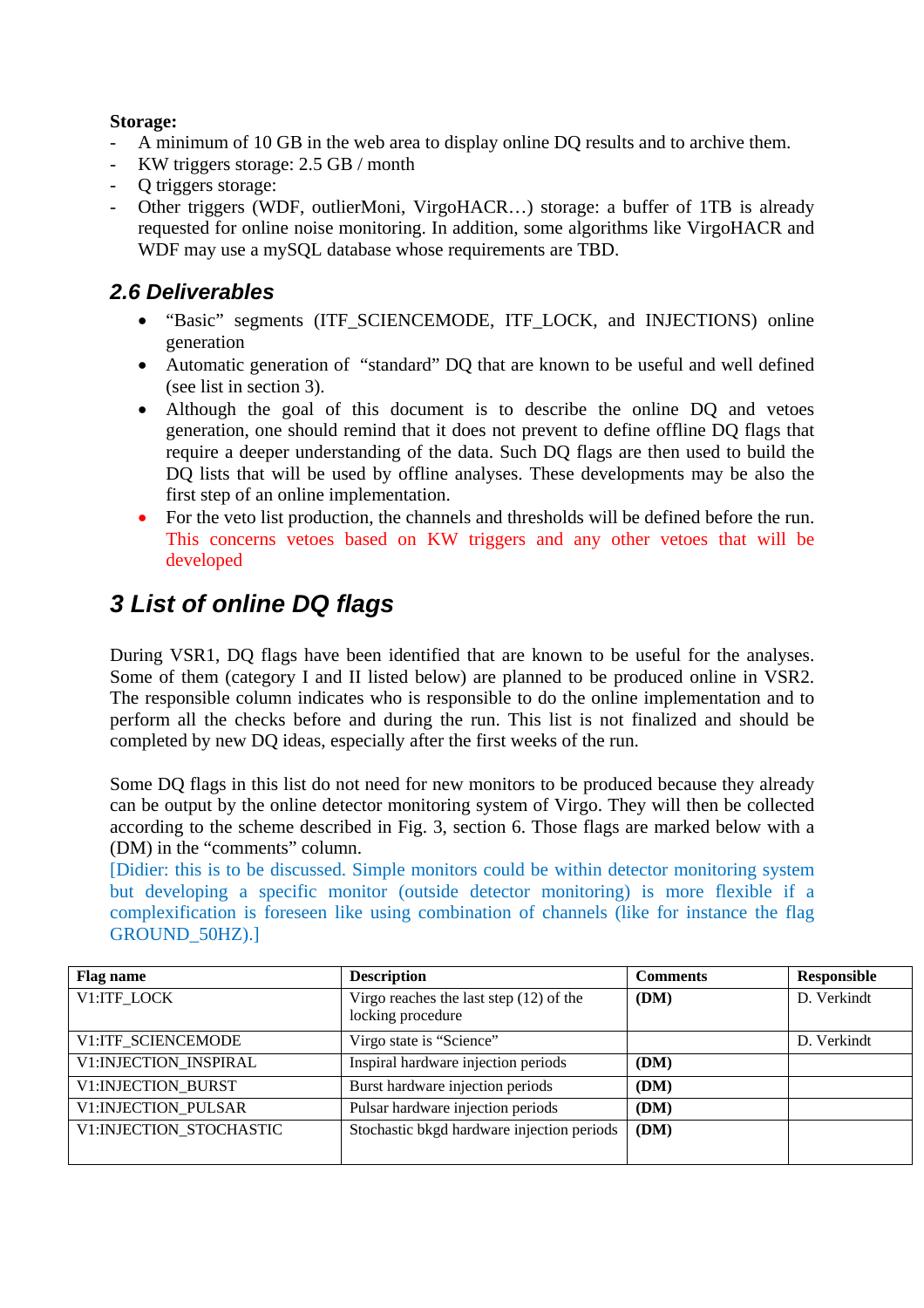| V1:DARKF_MISS             | Identifies periods where Pr_B1_ACp<br>channel is missing                                                                     | (DM)<br>Latency: $< 1$ mn<br>(last segment opened) | D. Verkindt |
|---------------------------|------------------------------------------------------------------------------------------------------------------------------|----------------------------------------------------|-------------|
| V1_RAWFRAME_MISS          | Identifies periods where raw frame is<br>missing                                                                             | Latency: $< 1$ mn<br>(last segment opened)         | D. Verkindt |
| V1:HREC_MISS_ONLINE       | Identifies periods where online $h(t)$<br>channels are missing                                                               | Latency: $< 1$ mn<br>(last segment opened)         | D. Verkindt |
| V1:HREC BADQUALITY ONLINE | Identifies periods where online h(t)<br>reconstruction is generating bad quality<br>$h(t)$ (calibration lines not visible, ) | Latency: $< 1$ mn<br>(last segment opened)         | D. Verkindt |
| <b>V1:MAINTENANCE</b>     | Identifies periods where ITF is in science<br>mode while fixings are done on it.                                             | Latency $<$ 5mn<br>(last segment opened)           |             |

| <b>Flag name</b>                 | <b>Description</b>                  | <b>Comments</b>            | <b>Responsible</b> |
|----------------------------------|-------------------------------------|----------------------------|--------------------|
| V1:PRE_LOCKLOSS_10S              | Identifies the last 10 S before ITF |                            |                    |
|                                  | unlocks                             |                            |                    |
| V1:ITF_LOCKED_FOR_LESS_THAN_300S | Identifies the periods where the    |                            |                    |
|                                  | ITF has reached its state           |                            |                    |
|                                  | SCIENCE since less than 300 s.      |                            |                    |
| V1: SAT_XXX                      | Identifies periods where some       | (DM)                       |                    |
|                                  | channels playing an important       | Channels and thresholds to |                    |
|                                  | role in the control saturates.      | be chosen in advance       |                    |
|                                  | Example:                            | (same as for VSR1?)        |                    |
|                                  | V1:SAT_COIL_NEWE,                   |                            |                    |
|                                  | V1:SAT_SSFS_CORR,                   |                            |                    |
|                                  | $Etc$                               |                            |                    |
| V1:SAT_COIL_NEWE                 | Combines the saturation DQ flags    | Like for VSR1 a merge      | <b>MAB</b>         |
|                                  | generated by Hrec using the 4       | using a window 10 s should |                    |
|                                  | Sc NE/WE RM CoilU/D                 | be applied                 |                    |
|                                  | channels.                           |                            |                    |
| V1:SAT_CA_COIL_NEWE ????         | Same as V1:SAT_COIL_NEWE,           | Do we need it?             |                    |
|                                  | but using the Ca_XX channels        |                            |                    |
| V1:SAT_SSFS_CORR                 | Use the saturation check            | <b>Follow VSR1</b>         | <b>MAB</b>         |
|                                  | performed by Hrec of the            | recommendation             |                    |
|                                  | Sc_IB_SSFS_Corr channel             |                            |                    |
| V1:SAT_D2_ACQ                    | Combines the saturation DQ flags    | Do we need to do the same  | <b>MAB</b>         |
|                                  | generated by Hrec on the            | for $d3$ ?                 |                    |
|                                  | channels Pr_B1_d2_ACq               |                            |                    |
|                                  |                                     |                            |                    |
| V1: BRMS XXX                     | Identifies periods where BRMS       | (DM)                       |                    |
|                                  | on some channel is above a          | Channels and thresholds to |                    |
|                                  | chosen threshold                    | be chosen in advance       |                    |
|                                  |                                     | (new channels wrt VSR1?)   |                    |

| Flag name       | <b>Description</b>         | Comments                            | Responsible |
|-----------------|----------------------------|-------------------------------------|-------------|
| V1: GROUND 50HZ | Identifies periods where   | Based on Em MABDXX channels         | <b>MAB</b>  |
|                 | power line glitches (50Hz) | glitches asking for coincidence     |             |
|                 | generates glitches in the  | between different location (NE, WE, |             |
|                 | dark fringe                | CE)                                 |             |
| V1 : EARTHOUAKE | Identifies periods where   | Based on V1:Em SEBDCE04 rms         |             |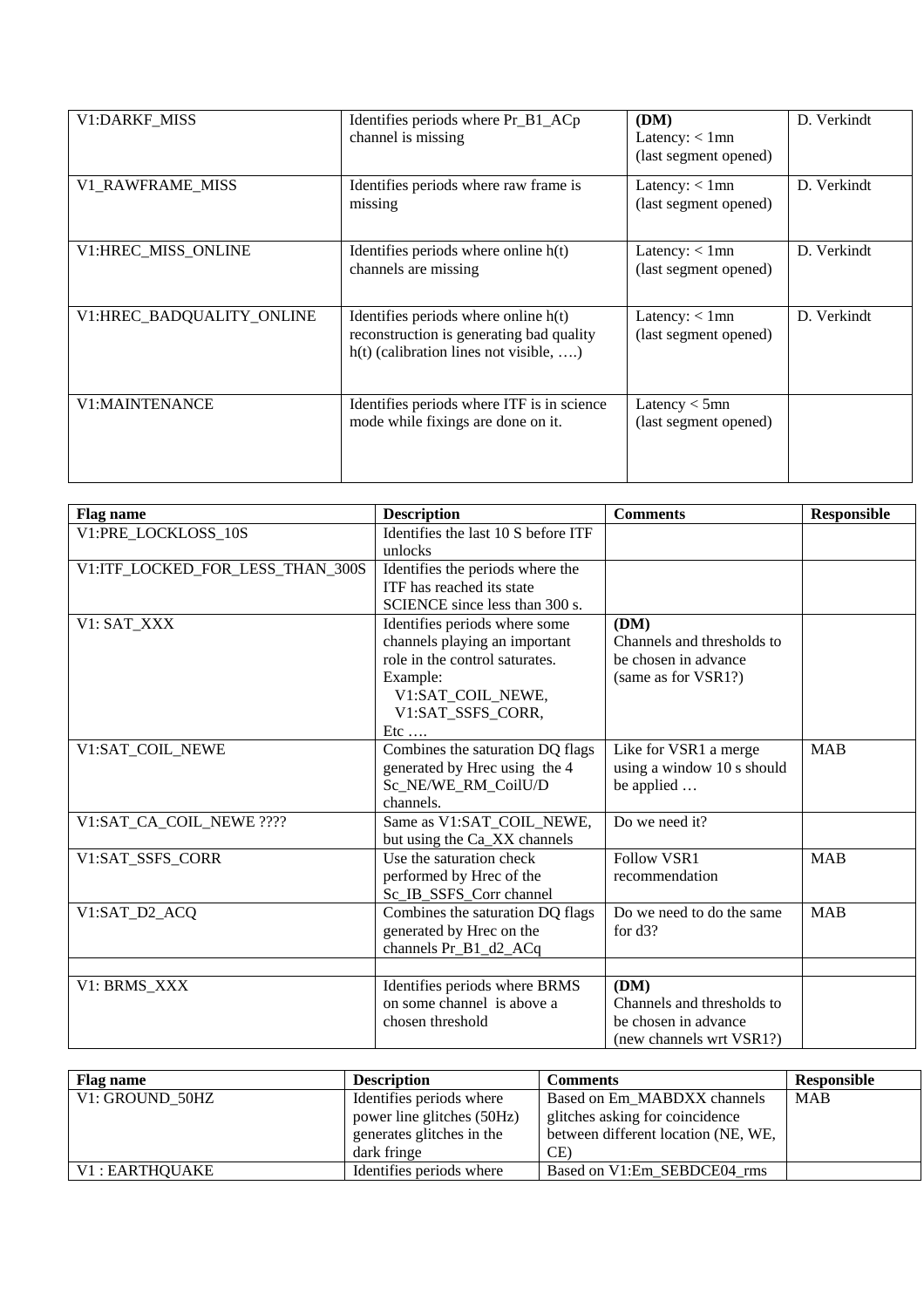|                                   | earthquake generates dark    | (to be checked if this is the best). |  |
|-----------------------------------|------------------------------|--------------------------------------|--|
|                                   | fringe noise increase if not | Thresholds to tune wrt VSR1          |  |
|                                   | unlocks                      | thresholds                           |  |
| <b>V1: AIRPLANE</b>               | Identifies periods where     | Channels and thresholds to           |  |
|                                   | airplanes generates          | determine (use of VSR1 studies?)     |  |
|                                   | acoustic/seismic noise that  |                                      |  |
|                                   | couples with the dark fringe |                                      |  |
| GLITCH_RATE_OVERXPERMN_THY        | Identifies periods where the | Based on results of VirgoHACR,       |  |
|                                   | glitchiness of Pr_B1_ACp     | WDF, outlierMoni or Qonline over     |  |
|                                   | goes above X events per      | the full frequency bandwidth of      |  |
|                                   | minute over a threshold Y.   | Pr B1 AC <sub>p</sub>                |  |
| <b>GLITCH RATE OVERXPERMN THY</b> | Identifies periods where the | Based on results of VirgoHACR,       |  |
| FMINHZ_FMAXHZ                     | glitchiness of Pr_B1_ACp     | WDF, or Qonline over a specified     |  |
|                                   | goes above X events per      | frequency bandwidth of Pr_B1 ACp     |  |
|                                   | minute over a threshold Y,   |                                      |  |
|                                   | between FMIN and FMAX        |                                      |  |

## *4. List of online veto channels*

During VSR1, a list of auxiliary channels that may be useful to produce vetoes for the analyses, has been identified. During VSR2, each of those channels will be processed online by the KW algorithm. During commissioning and during the first weeks of VSR2, threshold and frequency range will be tuned and new channels may be added to this list.

| <b>Channel name</b>              | <b>Description</b>                             | <b>Comments</b>             |
|----------------------------------|------------------------------------------------|-----------------------------|
| All $Em$ $*$                     | Environment monitoring channels                | Only low frequencies (f<600 |
|                                  |                                                | Hz) for magnetic probes     |
| A selection of Pr $*$            | Photodiodes channels not used in control loops |                             |
| A selection of $Sc$ *            | Correction signals of alignment control loops  |                             |
| A selection of $Bs$ <sup>*</sup> | Input beam control signals                     |                             |
| A selection of Ca *              | Coils current used by calibration signals      | Most of them are "unsafe"   |

## **5. VDB: the DQ segments main repository**

An important piece of the Virgo infrastructure concerning the data quality is the Virgo Data Base (VDB) [8] that is the main DQ segments repository. The VDB package comes with a C and python library that can be used to put and get segment lists directly to or from the database.

The VDB package contains also VDB\_SegList.exe that can feed online VDB by reading the Virgo trend data (latency=30mn). This tool can be used for a first level reprocessing of the DQ segments produced online (see 5.2). An other tool, SegOnline, is developed specifically to feed online VDB with a latency below 1mn (see 6.1).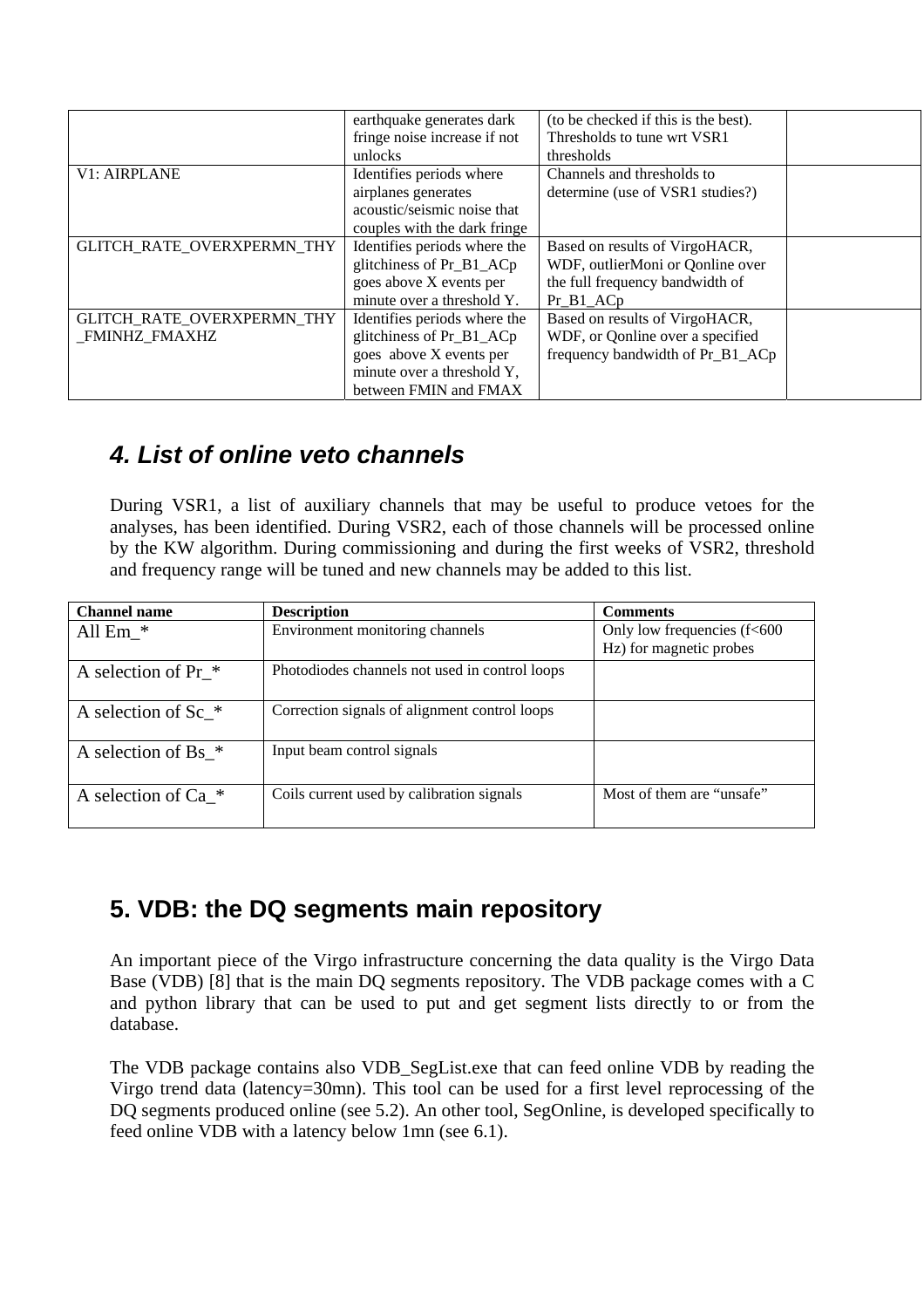The DQ segments produced online will be stored in VDB with a version number (TBD) specific for the online DQ segments, in order to keep track of what has been produced online. The access to the DQ segments in VDB is possible from:

- a web page interface **<http://vdb.virgo.infn.it/main.php>**
- a command line toolkit **VDBtk\_segment.exe** available in the VDB package available in the Virgo CVS. The VDB package comes with a C and python library that can be used to upload and download segment lists directly to or from the database. The VDBtk\_segments.exe can be used to provide online segments lists combination and to retrieve for some significative event information about DQ lists active at a given GPS time window.

## **6. Online DQ production, storage and access**

The Virgo data acquisition (DAQ) has been developed since years. It especially already includes modules/interface that allow to process on-fly data coming from the detector [6-7].

Among them, one should quote the online h(t) process and the online detector monitoring. These 2 "boxes", already integrated in the DAQ chain, are important since they generate Data Quality information that are used to define DQ segments. In order to make the DQ segments production automatic, we will need to introduce some modifications and develop interfaces with the main DO segments repository (VDB).

Moreover, online pipelines (MBTA, Merlino) have already been interfaced with the online h(t) production system. They receive directly h(t) vectors and some data quality information generated by the h(t) process. At that level, the data quality information is stored in some FrSerData structure in the same frame that contains h(t). The same data quality information will be used to define the corresponding DQ segment lists.

## *6.1 Implementation scheme*

As shown on Fig. 3, the proposal is to use the DAQ tools [6-7] already implemented at the level of the online h reconstruction (HRec) and the online noise monitoring (FbmNoise) to feed the monitors that will produce the online DQ flags. Those flags (including those produced by the h(t) reconstruction process) are embedded in frames and passed to a second stage FbmDQ where the process SegOnline builds the DQ segments and feed online the Virgo Data Base (VDB).

In parallel, a second process SegToDAQ sends the DQ flags to DAQ, allowing them to be stored in the trend data.

If needed, SegOnline will produce also ASCII files containing the segments lists (one file per DQ flag) and updated every 10s. Each file will be located in /opt/w3/online/dq/.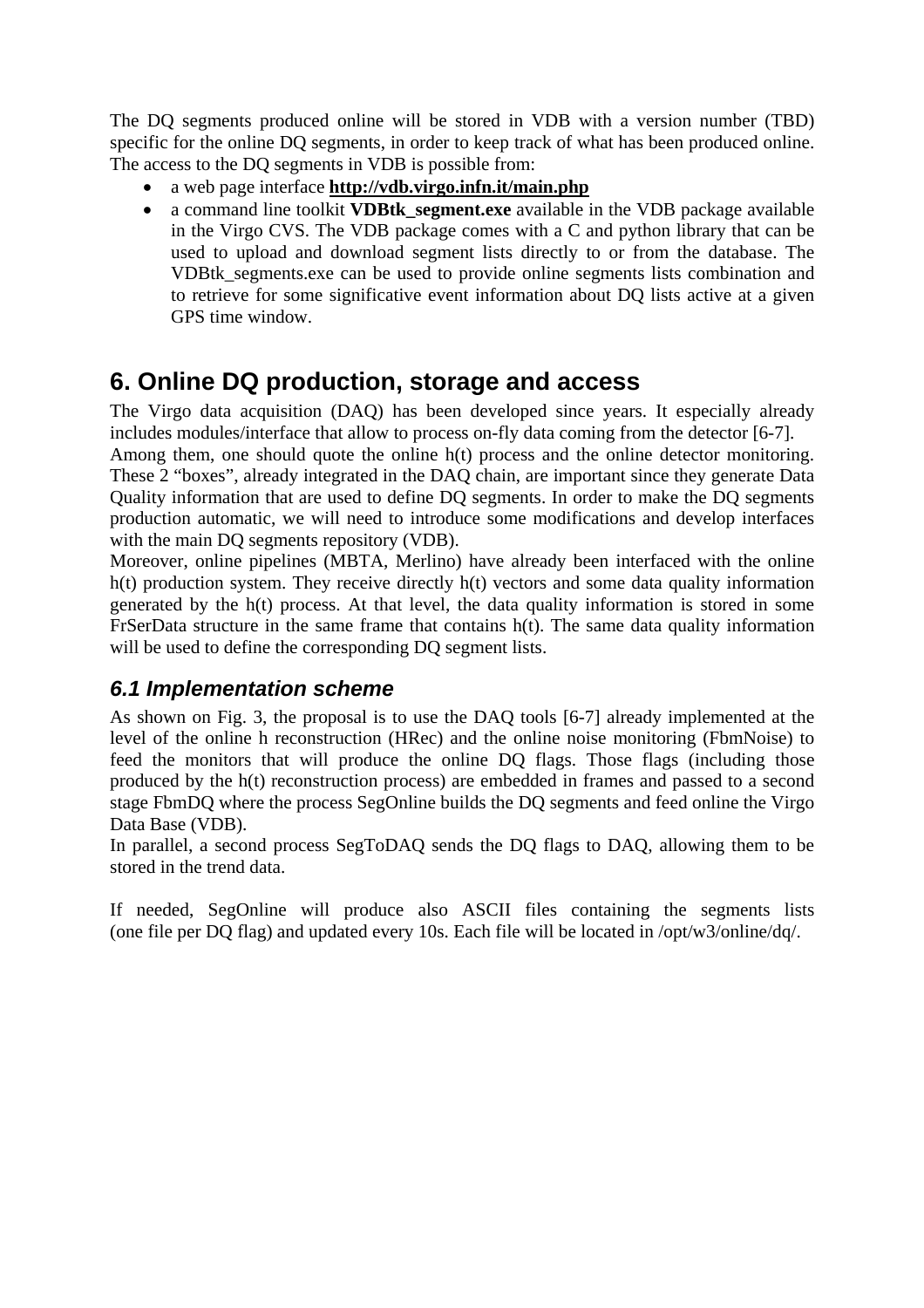

Fig. 3: Virgo online DQ generation lay-out for monitor taking data from DAQ

#### **6.2 Sources of online DQ flags**

The 3 main sources of online DQ flags will be the following:

#### **1. Online h(t):**

h(t) is produced on a single machine (olserver9) using the DAO tools (FdIO).  $h(t)$ quality flags are sent to the trend data. A modification of the Hrec process or an additional process to produce online the h-dependent DQs in an ASCII file of /opt/w3/DataAnalysis/online/dq can be envisaged.

- input: frames from a shared memory
- output 1:  $h(t)$  frame files written on disk
- output 2: DQ related to  $h(t)$  quality stored in  $h(t)$  frames and sent to FbmDQ
- output 3: h(t) and DQ sent to online analysis pipelines like MBTA
- output  $4: h(t)$  sent to LIGO

#### **2. Online detector monitoring:**

Detector monitoring results are produced on one or two machines "a la olserver12" using DAQ tools (FdIO). Some of the flags listed in section 3 will be produced by detector monitoring and sent down to FbmDQ and SegOnline.

- input: frames from a shared memory
- output 1: all flags sent to DAQ and stored in trend data
- output 2: some flags used for online DQ and thus sent to FbmDQ

#### **3. Online DQ production:**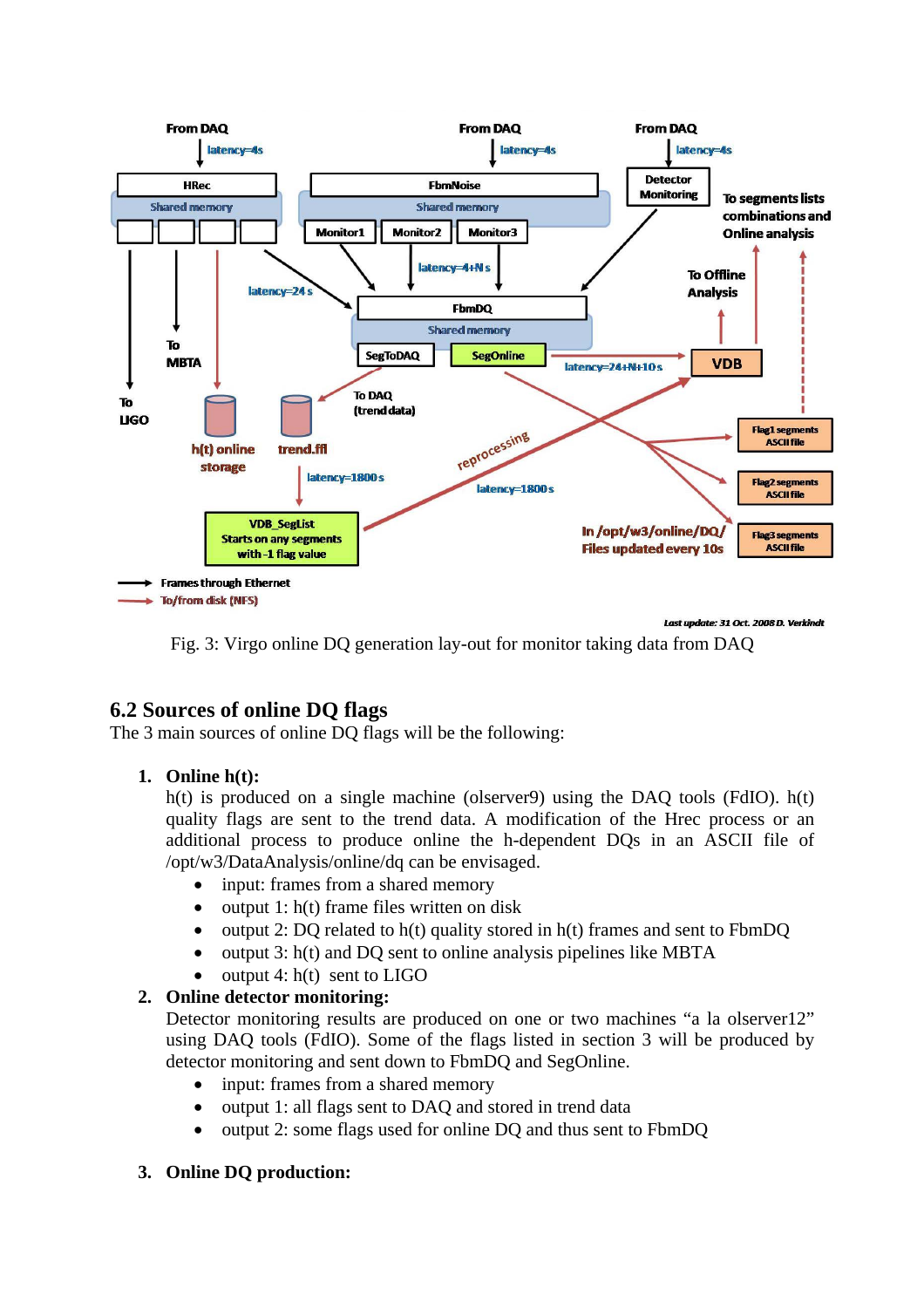We may also need to develop new monitors to generate the flags listed in section 3. We need to make an inventory of what is already produced by the existing online monitors. Most of them are supposed to use the FdIO library to get data online and their I/O will follow the implementation described in Fig. 3.

- input: frames from a shared memory (4s latency)
- output: DQ sent to FbmDQ

#### **4. "In-time" DQ production:**

Some monitors will read data in-time from raw data files (latency=4mn). As shown on Fig. 4, they will output DQ segments in ASCII files, in /opt/w3/online/dq or directly feed VDB.

- input: frames from raw data files (4mn latency)
- output: DQ sent to ASCII files and copied into VDB.



Fig. 4: Virgo online DQ generation lay-out. For monitors reading raw data files

#### **6.3 Reprocessing procedure**

If a process crashes or if the input data are missing, a reprocessing will be needed to have always in VDB the most complete DQ segments. The latency constraint on such reprocessing is not huge: a one day latency seems acceptable.

As shown on Fig. 2 it is proposed to periodically (daily) check in VDB for segments with value -1 (meaning no data or no information available) and to reprocess them in two steps:

- 1. read the trend data with the VDB\_SegList process in order to replace the -1 values by  $0$  or  $+1$ . The mechanism to update VDB by reading the trend data already exists and is used to produce ITF\_SCIENCEMODE\_ONLINE, ITF\_LOCK\_ONLINE and INJECTIONS\_ONLINE.
- 2. If step 1 has failed, it means that the DQ flag values are not in the trend data. This means that the monitor was not active (process down) or that the input channel was missing. In this case, an offline version of the monitor must be run on the raw data to produce the DQ flag values and an offline version of SegOnline must be run to rebuild the DQ segment.

If step 2 fails, it means that raw data are missing for the segment time epoch. No reprocessing can be done. But, there is a special case to consider: when raw data files storage on disk fails, the second data stream line allows to recover the missing raw frame files, sometimes a few hours (up to days) after the failure. We need to have a procedure in order to generate the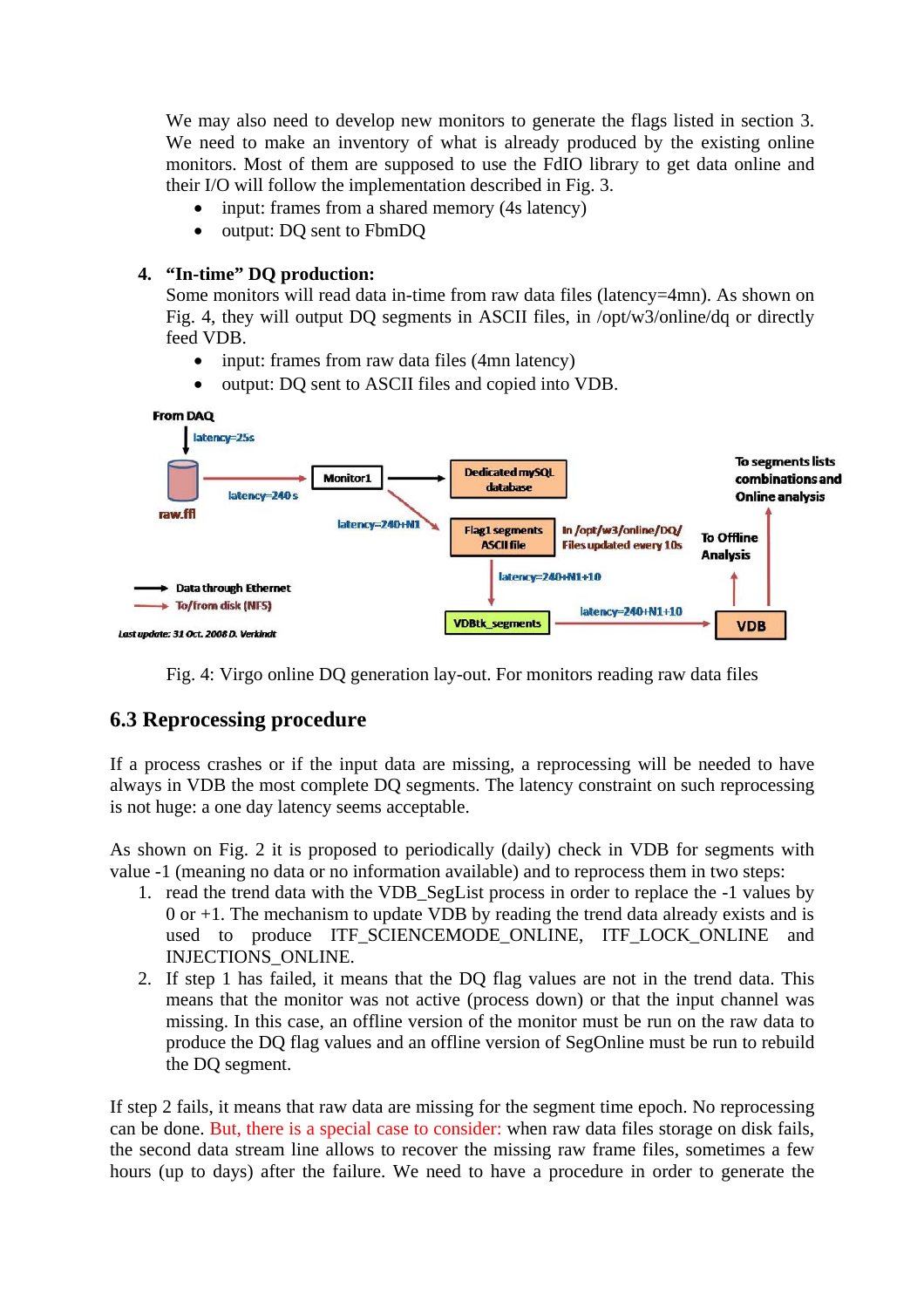missing DQ automatically when it happens. When the raw data are missing, we should first check if corresponding trend data are available. If yes, we can generate missing DQ with them, otherwise, me must reprocess the missing DQ using the offline version of the monitors and using the rawback frame files as input. A specific process to manage such reprocessing needs to be developed.

It is assumed that all segments in VDB are continuous, which is the convention to fill VDB with segments.

[MAB: what about the case where we have non continuous segments, sort of holes. In that case the test of -1 would not detect a problem. Do we have a guaranty that SegOnline always generates "continuous" segments of  $+1$ , 0 or  $-1$  values? If yes there is no problem. But what is foreseen for instance if SegOnline crashed or misbehaved for a while.]



## *6.4 online DQ storage in VDB*

Fig. 5: VDB internal tables description to manage online DQ generation

For all DQ segment created online a replica of the "offline" existing tables will be created in VDB. Fig. 5 describes roughly the database table definition where the blue area represents the online VDB section and the pink area the offline VDB section.

This subdivision allows to customize and to control many parameters of the mysql server:

- mySQL is multi thread, thus a CPU can be allocated to online tables management.
- Query/memory optimization
- The authorization to this area can be independently tuned at the level of /host/user/connection
- Dividing logically the "Stable/Unstable" DQ tables from the "online" tables.

In Fig. 6, the data coming from SegOnline are stored in the VDB online tables.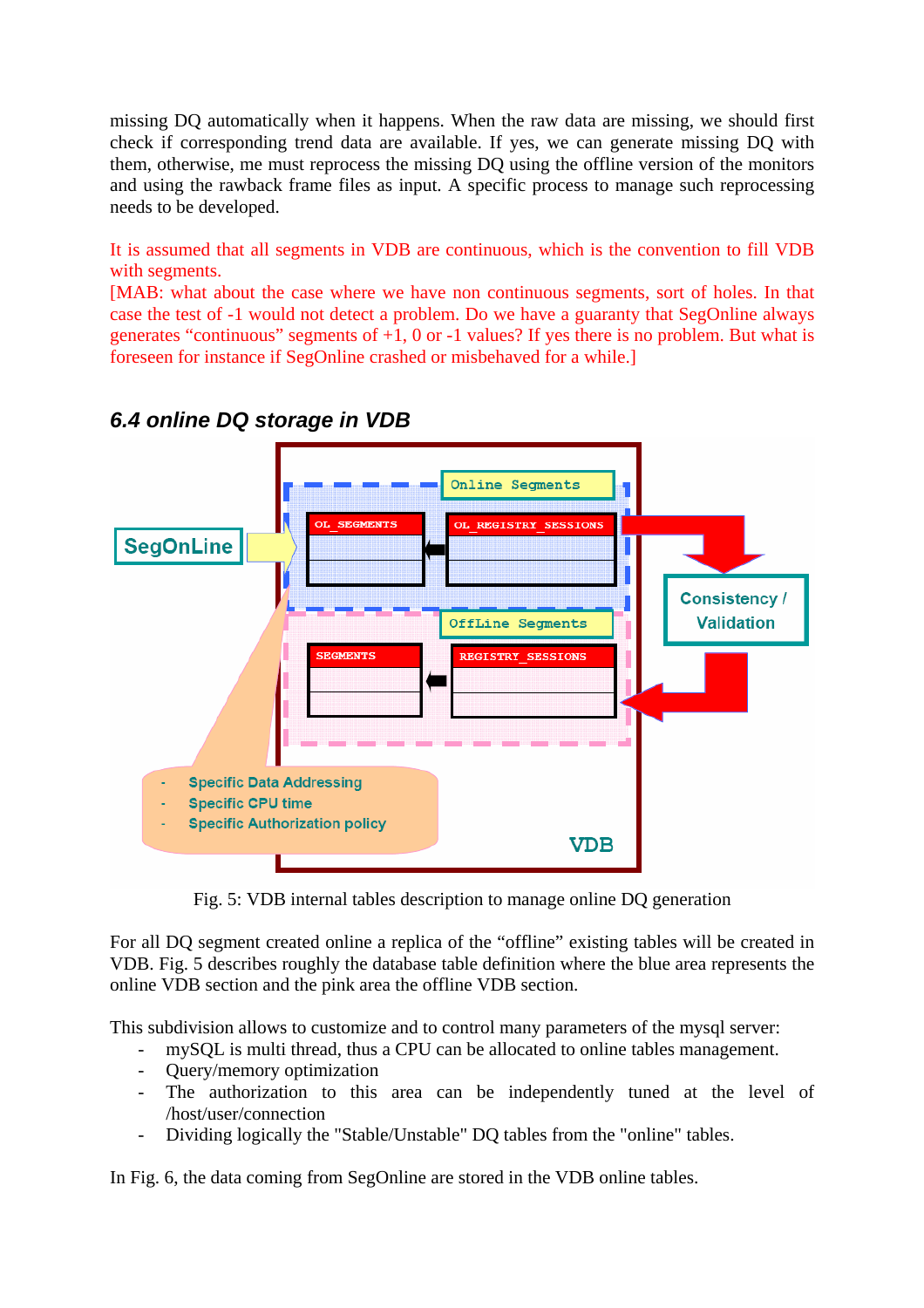The process described in section 6.3 checking daily the presence of -1 segments will access these "online" segments. Moreover an external process will verify the consistency between trend data files and VDB).



Fig. 6: VDB Inputs/Outputs for online DQ generation

Moreover all the VDB user tools are able to access OnLine/OffLine tables transparently, distinguishing the two types by the version tag (this is already done for the INJECTION, SCIENCE and LOCKING online segments lists).

An online segment list is regularly updated (addition of new segments), but can be as well corrected if a problem is discovered. The VDB API is being modified in order to be able to modify only partly the list and not being obliged to do a full upload.

In order to keep track of the correction made to an online list, a snapshot of the online list will be created each time a fixing is done. The online list (after correction) keeps the same version tag ("online"), but the old lists will be kept and accessible in VDB.

[MAB: what about the synchronization between the regular update (each 10s) and a fixing?]

On a monthly (?) basis "online" segments will be validated and offline replica tables will be updated. Each updated table is associated to a new version number, regardless the status stable/unstalble of the offline list.

Convention:

- Keep VSR2\_Vx for stable offline version
- Use Vx for unstable offline list version
- "online" unique version for the online list (regularly updated)
- "online  $\langle \text{qps} \rangle$ " version for the list that is kept before the online list is fixed for a bug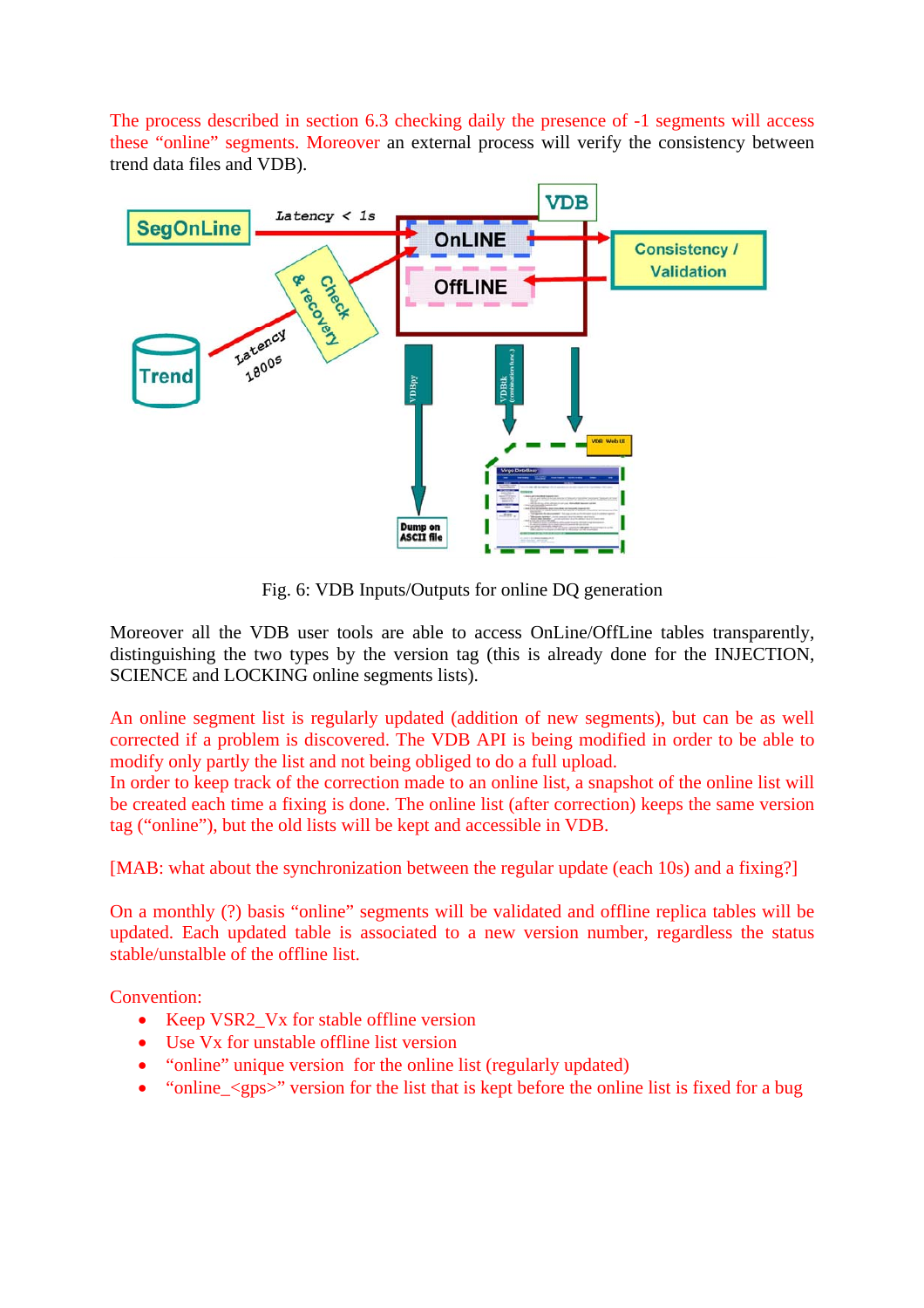# **7. Veto list production**

In order to simplify the process and assure quality, one fast glitch finder algorithm, KleineWelle (KW) will be used to generate triggers for all ITF channels, online, at each ITF site at illustrated in Figs. 1 and 2. For Virgo, about 200 channels will be surveyed. The vetoes will then be studied with common algorithms ranking channels according to their usefulness as already developed and tested during S5/VSR1. Different strategies/algorithms will be applied for burst and inspiral searches.

A small latency (below 5 minutes) is mandatory for the KW triggers production. A latency of a few hours up to 1 day to generate veto segments is accepted.

Furthermore, the KW triggers will also be used to generate statistical information on the glitch rate for each channel in order to give monitoring information in the control room of any change that could be coupled with an improvement or deterioration of the dark fringe noise. A low latency (~1 hour) could be useful for commissioners to see if a fixing improves or not the glitch rate. Tools (statistical information displayed on ascii files) have been already developed for S5 [4]. One should envisage to adapt these tools to Virgo, or to develop specific tools (may depend on available manpower).

### **7.1 Implementation scheme**

It is planned to get input data directly from DAQ, thus to interface KW with the FdIO library. This means to develop an interface between FdIO and DMT which is the LIGO tool in which KW is embedded. The main path is to include DMT in the Virgo software management environment (CMT) to use it like an external library and then to create a Virgo version for KW using FdIO instead of DMT to access data. All the needed channels will be sent from FbmNoise or from others specific providers down to a specific machine managing the cluster of machines where will run the KW processes.



Fig. 7: Implementation scheme of the VSR2 online vetoes production

## **7.2 KW triggers production**

The KW triggers will be generated using the list of channels described in section 4. This list may evolve during the first weeks of VSR2. For each channel, a minimal threshold on the KW significance of 50 will be applied. The frequency range will be tuned from 10-50 Hz up to a maximum of 2kHz (or  $f_{sampling}/2$  if below). Some channels could used a more restrictive sets of parameters like magnetic probes which could be limited to 600 Hz to avoid known glitches at high frequencies.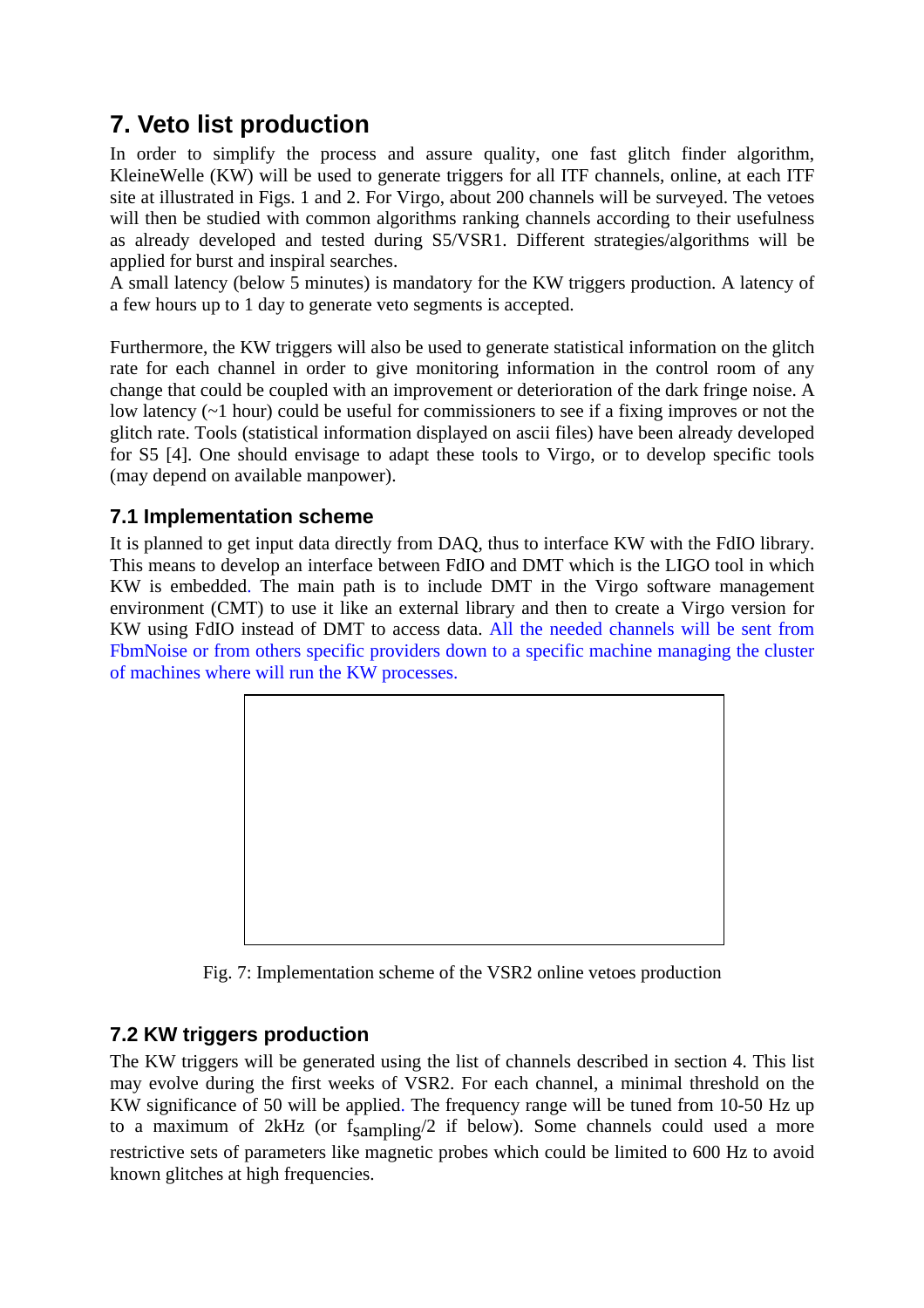The format of the KW trigger file is still under discussion among LSC-Virgo, the two main possibilities are ASCII file (one per channel) or XML (one file per channel and/or merge into a single file for all channels).

#### **7.3 Veto segments generation based on KW triggers**

Given the manpower limitation it's wise to consider one algorithm per type of searches, burst or inspiral. It will be wise to have a LSC-Virgo common veto development strategy as for VSR1 in order to simplify the implementation in the analyses. But any new idea or development is welcome.

As for DQ segments, vetoes based on KW triggers will be stored in VDB.

[MAB: we need to identify for each search, someone who is willing to take care of the implementation and monitoring daily during the run the output of these algorithms.]

#### **7.4 Other glitch finder algorithms**

7.4.1 WDF (Elena, Marina) [5]

**7.4.2 OutlierMoni (Didier) [3]:** this algorithm does a whitening of the data, using a moving averaged spectrum over about 20s. The result can be compared to a threshold to generate triggers to be used as vetos. The outlierMoni output can also be used (as it was in VSR1) to provide a monitoring of the dark fringe stationnarity

(<http://wwwcascina.virgo.infn.it/MonitoringWeb/Noise/outlierMoni/archive/VSR1> ).

It provides no frequency information of the triggers but can be used to have a first estimate of the glitchiness of the dark fringe. But VirgoHACR or Qonline would certainly provide better information. Nevertheless, outlierMoni is a low CPU consumer. It can be used ot provide a first estimate of the withened dark fringe and to provide some statistics about the noise stationarity. outlierMoni can also be used for online vetoes if any complementarity with KW is found.

7.4.3 VirgoHACR (Gabriele) [3]

7.4.4 Qonline (Shourov + XX) [9]

[MAB: What are the plans how to use the output of these algos? To be completed by the people taking care of the algos.]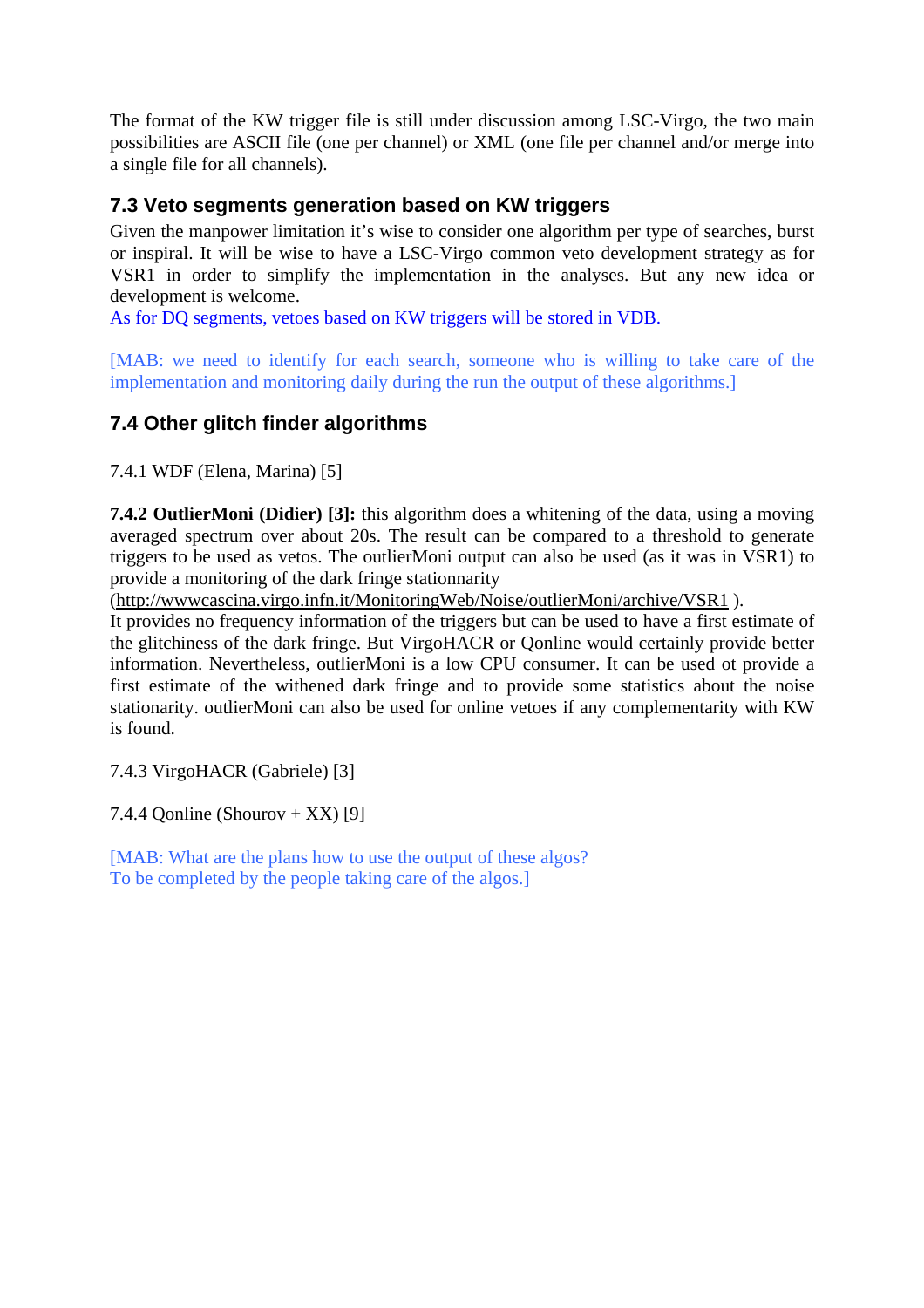## **8. Data Quality checks in the control room**

In addition to the production of DQ or vetoes useful to data analysis, we should define a set of information to be provided in control room that can help people in shift to analyse in-time the ITF behavior and the events detected by the online analysis. Web pages, plots and statistics, periodically updated, will be developed. A screen in control room will be dedicated to each of the following summary web pages.

#### **8.1 DQ monitoring web page**

A single web page will show a summary of DQ online, with the following information:

- Status (value, latency, deadtime) for all the "basic" segments and online DQ flags with links to the segments list over the last 24h.
- Status of each monitor that produces a DO flag.

This is illustrated by Fig.7 which gives an example of what could be such a page.

In addition, a web page will show plots and statistics (per day / per hour) of the effect of the DQ on the generated online GW burst and inspiral triggers.

|                                  | Process Status                   | Segments list       | Deadtime | Latency         | Distrib. in time               | Current flag value         |
|----------------------------------|----------------------------------|---------------------|----------|-----------------|--------------------------------|----------------------------|
| CatO                             |                                  |                     |          |                 |                                |                            |
| <b>ITF_SCIENCEMODE</b>           | ON                               | Full   last 24h     | 89.70%   | 4s              | link to plot                   | <b>ON</b>                  |
| <b>ITF LOCK</b>                  | ON                               | Full   last 24h     | 95.44%   | 45              | link to plot                   | <b>ON</b>                  |
| <b>INJECTION BURST</b>           | OFF                              | Full   last 24h     | 0.02%    | $\sim$          | link to plot                   | OFF                        |
| <b>INJECTION INSPIRAL</b>        | <b>OFF</b>                       | Full   last 24h     | 0.31%    |                 | link to plot                   | OFF                        |
| Catl                             |                                  |                     |          |                 |                                |                            |
| <b>DARKE MISS</b>                | ON                               | Full   last 24h     | 1.35%    | 55              | link to plot                   | OFF                        |
| RAWFRAME MISS                    | ON                               | Full   last 24h     | 0.71%    | 247s            | link to plot                   | OFF                        |
| HREC MISS ONLINE                 | ON                               | Full   last 24h     | 0.22%    | 24s             | link to plot                   | OFF                        |
| HREC BADQUALITY ONLINE           | ON                               | Full   last 24h     | 3.24%    | 25s             | link to plot                   | <b>ON</b>                  |
| CatII                            |                                  |                     |          |                 |                                | OFF                        |
| PRE LOCKLOSS 10S                 | ON                               | Full   last 24h     | 0.07%    | 18 <sub>5</sub> | link to plot                   | OFF                        |
| ITF LOCKED FOR LESS THAN 300S ON |                                  | Full   last 24h     | 0.33%    | 5s              | link to plot                   | OFF                        |
| SAT XXX                          | ON                               | Full   last 24h     | 0 0 6%   | 85              | link to plot                   | OFF                        |
| <b>BRMS XXX</b>                  | OFF.                             | Full   last 24h     | 0.08%    | $\sim$          | link to plot                   | OFF                        |
| GROUND 50HZ                      | ON                               | Full   last 24h     | 0.12%    | 11 <sup>c</sup> | link to plot                   | OFF                        |
| <b>EARTHOUAKE</b>                | ON                               | Full   last 24h     | 007%     | 95              | link to plot                   | <b>ON</b>                  |
| AIRPLANE                         | ON                               | Full last 24h       | 0.02%    | 21s             | link to plot                   | OFF                        |
|                                  |                                  |                     |          |                 |                                |                            |
|                                  |                                  |                     |          |                 |                                |                            |
|                                  |                                  |                     |          |                 |                                |                            |
| <b>Full Summary</b>              | <b>Online Burst</b><br>Online CB | <b>Online Vetos</b> |          |                 | <b>Online Noise Monitoring</b> | <b>Detector Monitoring</b> |

Fig. 7: example of online DQ summary web page

#### **8.2 KW monitoring web page:**

Finally, we need also to develop web pages that gives statistical information derived from KW triggers and information about glitch rate in the auxiliary channels that can play role in the quality of the dark fringe. We should follow what LIGO has developed for that! (see [http://lhocds.ligo-wa.caltech.edu/scirun/S5/SciMonCheck/KleineWelleGuide.html\)](http://lhocds.ligo-wa.caltech.edu/scirun/S5/SciMonCheck/KleineWelleGuide.html).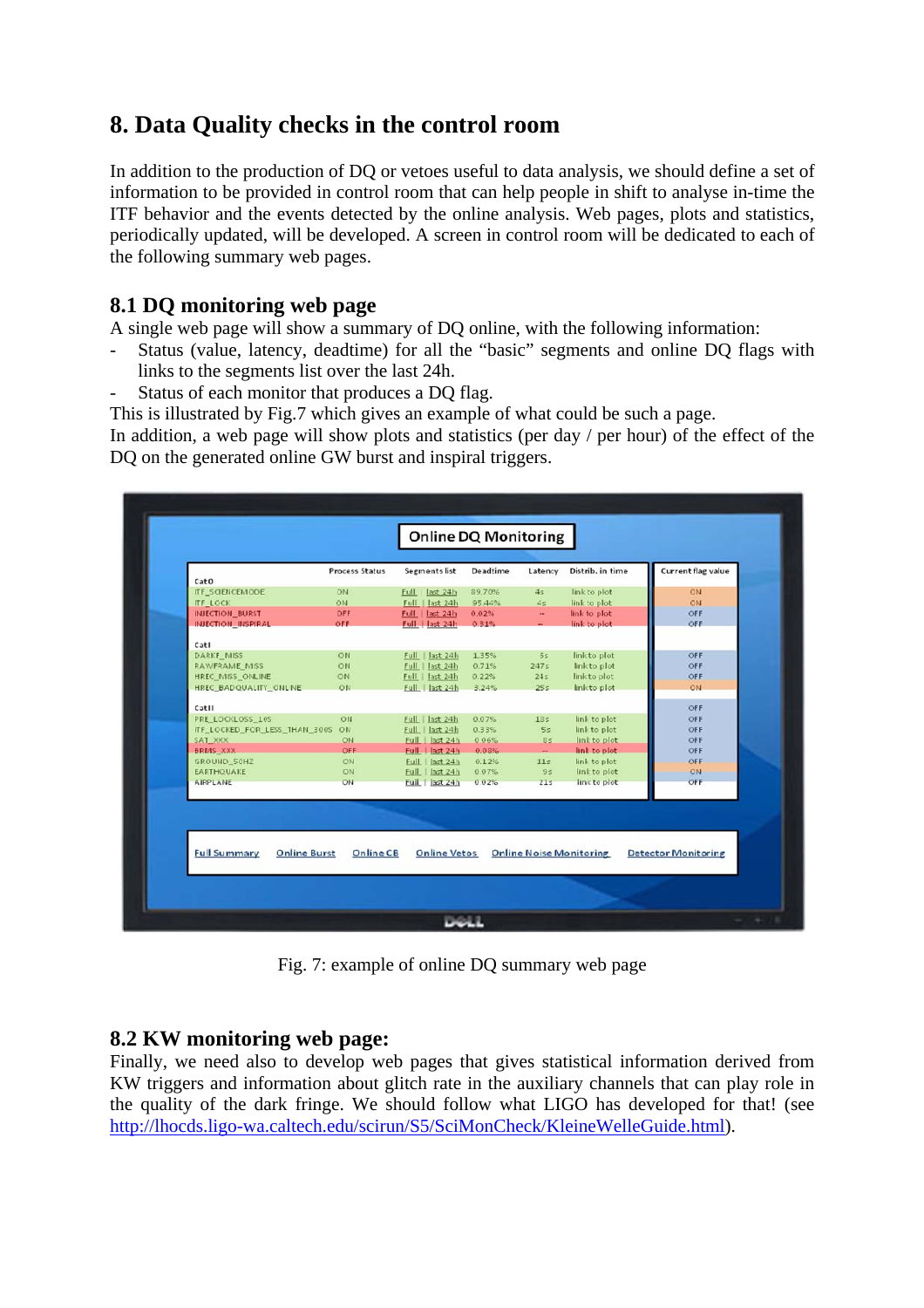### **8.3 Noise web page:**

In addition, a noise monitoring summary page will provide some detailed information that can be correlated to DQ:

- glitchiness (HACR), stationarity (outlierMoni) of the dark fringe, ...
- time-frequency plots of dark fringe signal for the last event seen by an online analysis, with link to Qscan of the event
- table of the 10 last events seen by the online analysis with information like:
	- o Horizon or SNR
	- o Event is vetoed by a DQ segment or not
	- o Event is vetoed or not vetoed by a KW veto (or any other veto)
- other proposals (see for instance [5] from Elena). The present list is far from being complete especially concerning statistical information that indicates that the Virgo noise is degrading.

Fig.8 gives an example of what could be such a page. An alternative example is provided by Elena at <http://wwwcascina.virgo.infn.it/DataAnalysis/Noise/NMW/html/index.html>. What will be shown and which tools will be used is under discussion and certainly require an input from commissioning and data analysis experts.



Fig. 8: example of online noise monitoring summary web page

## **9. Monitors configurations automatic archive**

We need to record all changes of parameters (threshold, frequency bandwidth, ...) of the DO monitors. Some information is now recorded in the logfile of the processes but the information is buried in lots of log output and logfiles are deleted after a while.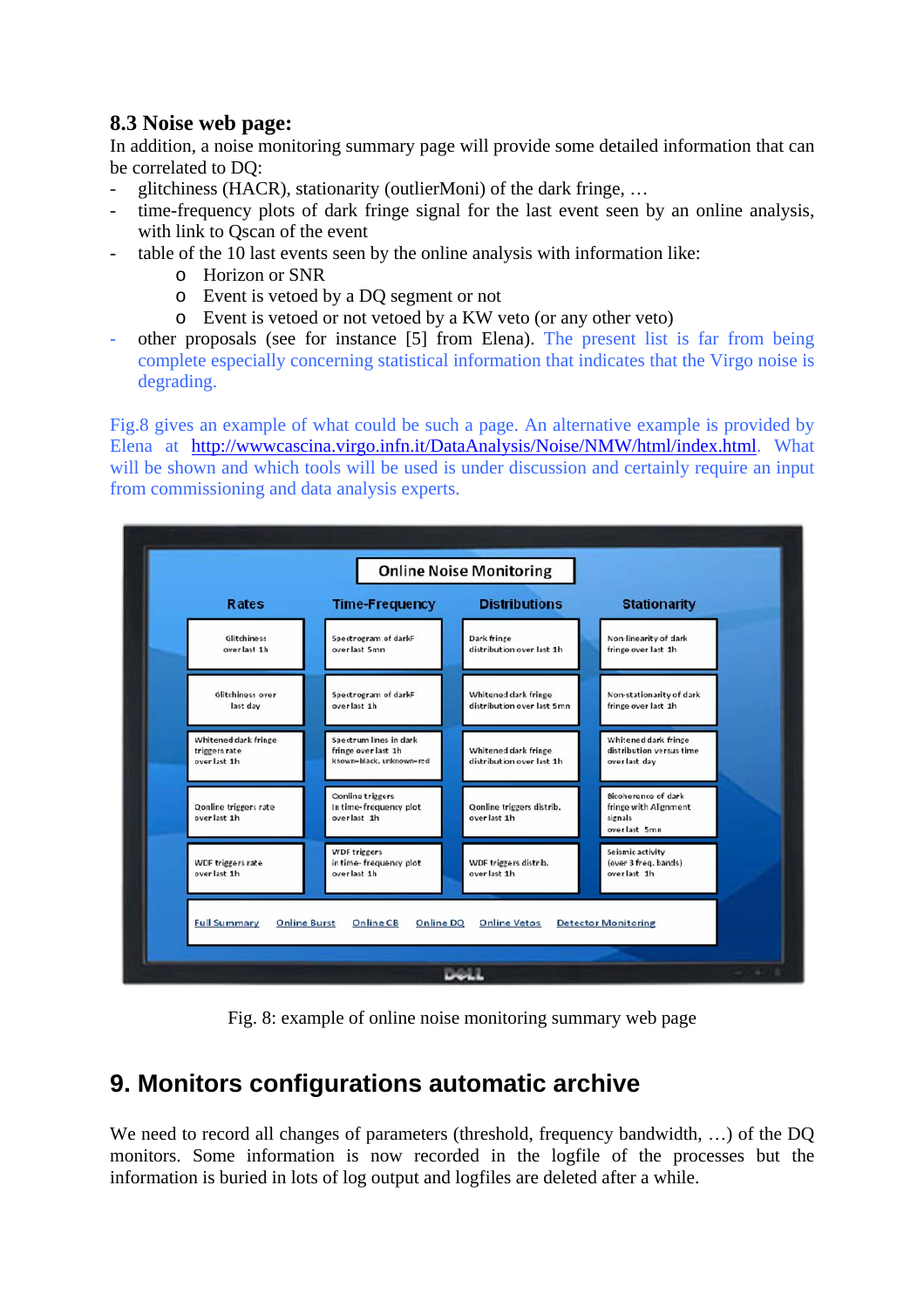A proposed solution is, using CVS, to commit changes of the configuration files in /virgoData area each time the interferometer is relocked and to be allowed to change configuration files only when interferometer is not locked. We need a tool for this and a volunteer to develop and maintain it.

[Didier: discussion with Franco Carbognani may help in choosing or developing such a tool. Also, A. Masserot said that the use of Cfg provides automatically the needed snapshot of the configuration each time a monitor is started.] [MAB: how would that work?]

# **10. Tasks and organization**

To organize the real work to do, we have defined a list of tasks and a list of people who agreed to take responsibilities on at least one item (to be completed, any volunteer welcome!). Part of this list should be cross-checked with diagram of Fig. 2 which is periodically updated.

#### **DQ online production: Didier, Leone, Frederique, Mab, xx?**

- Architecture, connection to DAQ: Didier
- Development of monitors producing online DQ: see the list in section 3
- Development of SegOnline that feeds VDB online: Didier, Leone
- VDB online/offline management for feeding and users access: Leone
- Daily check of the -1 segments in VDB and launch+management of reprocessing (maybe just a bash script and the use of VDBtk\_segments): Didier, Leone
- DQ reprocessing from trend data (SegList): Didier, Leone
- DQ reprocessing from raw data or from rawbackup data if raw data are missing (DQ Monitors + SegOnline in reprocessing mode): Didier, Leone, xx?
- A process to read the segments in ASCII files produced by "monitors not using FdIO" and to feed VDB with them (VDBtk\_segments): Leone
- DQ segments list for online analyses: Mab, Frederique
- Exchange of DQ with LIGO: Leone, xx?
- Exchange of h(t) with LIGO: Shourov, Benoit, Didier

#### **Vetoes online production: Nicolas, Benoit, Elena & Marina, Didier, xx?**

- KW triggers generation: Nicolas, Benoit, xx?
- WDF triggers generation: Elena, Marina
- outlierMoni triggers generation: Didier
- O online trigger generation: Shourov +  $xx$ ?
- Veto segments generation (implementation of the veto algorithm for burst and CBC): xx?
- Feed of VDB, exchange of vetoes with LIGO: xx?

#### **Data quality web pages in control room: Didier, Elena, Mab?, Nicolas?, xx?**

- DQ web page: Didier, xx ?
- Noise web page: Elena, Didier, xx?
- KW web pages: Mab?, Nicolas?, xx?

#### **Monitor configuration files CVS automatic archive: xx?**